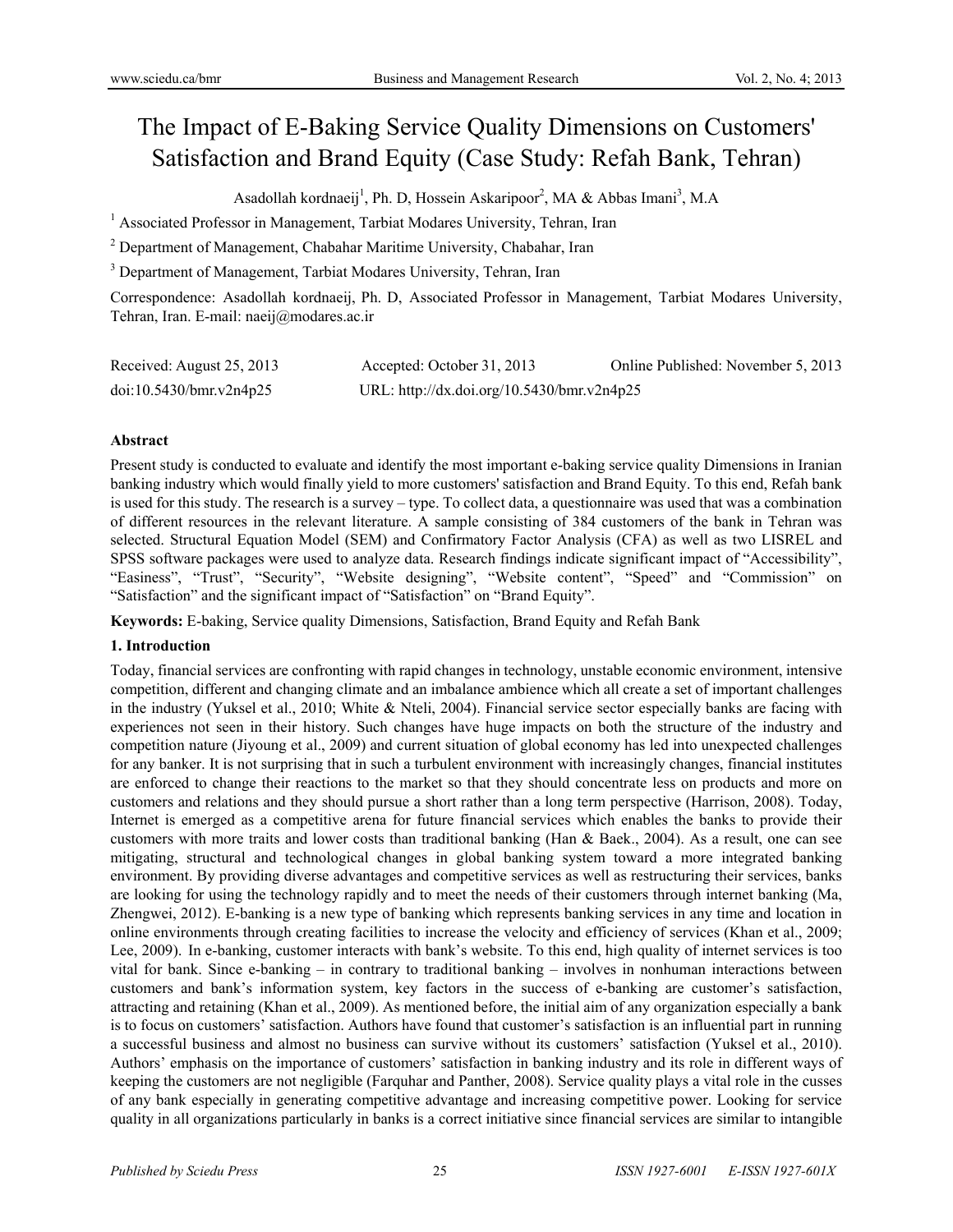services (Rod et al., 2009). According to Parasuraman and Cronin Taylor, quality service is the introduction of customers' services which cause that customers feel satisfaction or dissatisfaction. On the other hand, service quality has a positive relationship with keeping the customers (Friman & Edvardsson, 2003). There are too many banks and a standard should be set for their satisfied performance. The importance of customers' satisfaction and service quality in supporting the development of banking communications is specially emphasized in banking literature (Petridou et al., 2007). Bank managers know that customers' satisfaction from service quality is the source of a competitive advantage and bank profitability (Amoah-Mensah & Aborampah, 2010). As a result, there is no doubt on the importance of customers' satisfaction and service quality is the ultimate target of service providers. However, customers' satisfaction is not sufficient today and companies should not be only pleased customers' satisfaction. They should be assured that satisfied customers are also loyal. Today, marketing art is that the customers of an organization are colleagues inside the organization and are supporters outside it. In the meantime, customers' commitment has found a special position (Luis et al, 2008). Therefore, companies attempt to establish long term relations with customers to create their loyalty and to improve profitability and Brand Equity. In recent decades, improving long term, profitable and successful relation for both sides is paid attention by authors (Anansuperlu, 2009).

Below, some researches on e-banking in recent years are summarized in table 1.

Table 1. some researches on E-banking in recent years

| Research                                                                                                                                                                       | Authors             | Findings                                                                                                                                                                                                                                                                                                                                                                                                                               | Year |
|--------------------------------------------------------------------------------------------------------------------------------------------------------------------------------|---------------------|----------------------------------------------------------------------------------------------------------------------------------------------------------------------------------------------------------------------------------------------------------------------------------------------------------------------------------------------------------------------------------------------------------------------------------------|------|
| Customer's<br>conception<br>on                                                                                                                                                 | Yousafzai           | The findings indicate that some certain factors are important                                                                                                                                                                                                                                                                                                                                                                          | 2012 |
| certain factors: the basis to<br>accept e-banking                                                                                                                              | & Soriano           | in predicting customer's behavior such as the readiness to<br>accept technology, age average, gender, beliefs and intent.                                                                                                                                                                                                                                                                                                              |      |
| Trust and e-commerce: studies<br>on customer's conception                                                                                                                      | Brian et al.        | More trust by people to e-commerce, more tendencies to<br>reuse it. Conceived market attitude, site quality, technical<br>trust and job experience are the factors which impact on<br>customer's trust.                                                                                                                                                                                                                                | 2003 |
| Identifying affecting factors on<br>Chinese customers' satisfaction<br>from e-banking                                                                                          | Ma,<br>Zhengwei.    | Present study aims at identifying affecting factors on<br>customers" satisfaction as well as the relationship between<br>customers' satisfaction and website quality. The findings<br>indicate that website desired quality impacts on customers'<br>satisfaction directly and positively and affecting factors on<br>customers' satisfaction from e-banking are efficiency,<br>security, information, easy usage and website content. | 2012 |
| Customers'<br>loyalty<br>in<br>studying<br>the<br>e-commerce:<br>records and results                                                                                           | Srini et al.        | Identifying eight affecting factors on customers' loyalty: 1.<br>Commercialization, 2. Mutual contact, 3. Friendship, 4.<br>Preciseness, 5. Right of choice, 7. Convenience, 8. Credit.<br>More banks use these factors in providing their online<br>services; customers will be more loyal to them.                                                                                                                                   | 2002 |
| Customer service quality in<br>Greece banking industry                                                                                                                         | Arasli<br>et<br>al. | Customers' satisfaction of provided services by banks<br>impacts on verbal propaganda directly and positively.                                                                                                                                                                                                                                                                                                                         | 2005 |
| The role of satisfaction and the<br>capability of using the website<br>customers'<br>loyalty<br>in<br>verbal<br>development<br>and<br>propaganda in online banking<br>services | Luis et al.         | Satisfaction along with mutual impact by the capability of<br>using website has a positive effect on customers' loyalty and<br>verbal propaganda. Likewise, the capability of using website<br>impacts positively on customer satisfaction and loyalty is<br>significantly depended to positive verbal propaganda.                                                                                                                     | 2008 |
| The role of retailing quality in<br>online satisfaction and trust                                                                                                              | Jiyoung et<br>al.   | Online satisfaction impacts on the process of online loyalty<br>and there is a significant relationship between online<br>satisfaction and online trust. Website designing impacts<br>positively on satisfaction and security also impacts<br>positively on online trust.                                                                                                                                                              | 2009 |
| The role of conceived usability,<br>satisfaction and trust on loyalty<br>to website                                                                                            | Carlos<br>et<br>al. | As the user conceives and satisfies from system usability,<br>his/her trust s increased and, as a result, more loyalty will<br>create toward the website.                                                                                                                                                                                                                                                                              | 2006 |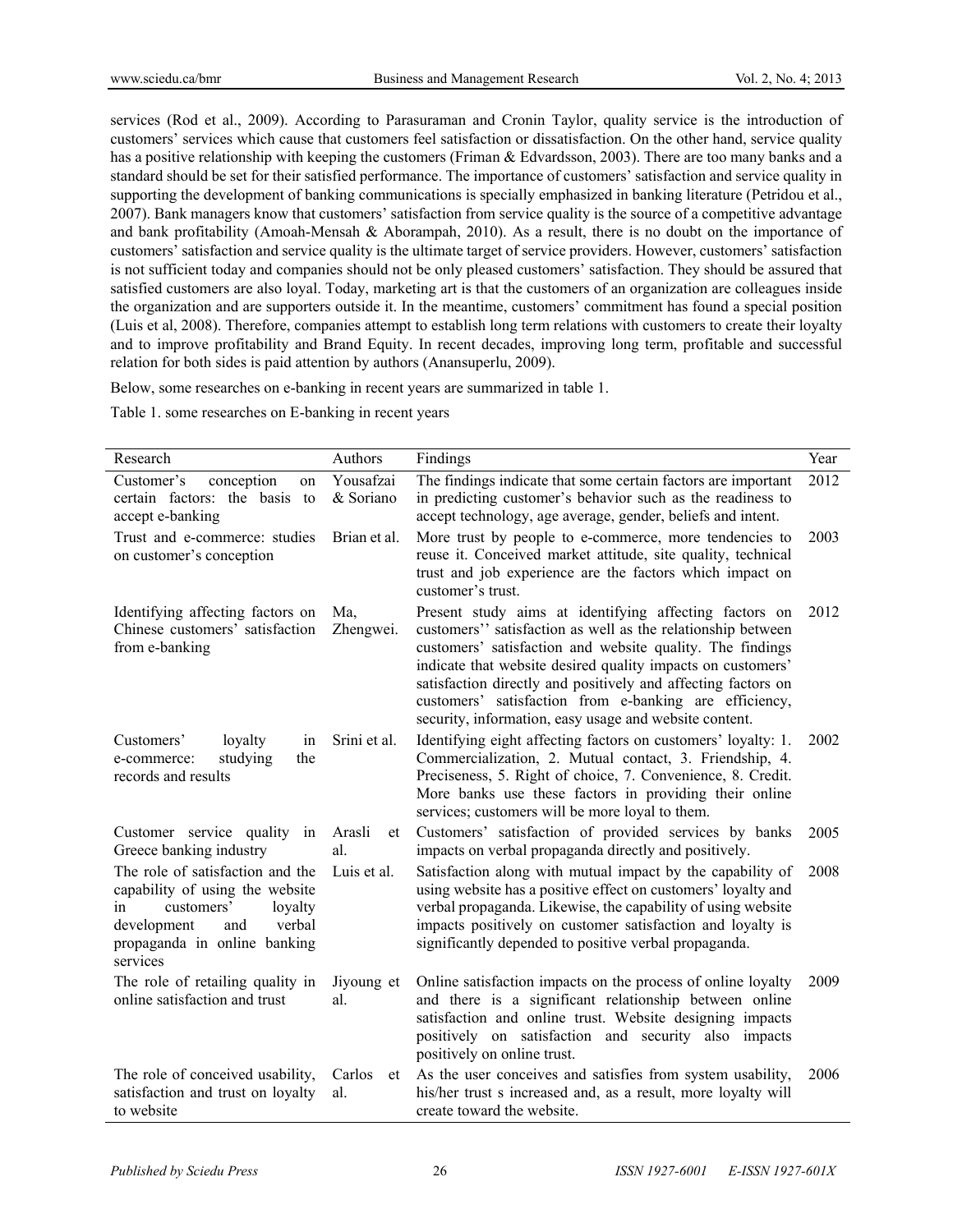## **2. E-Baking Service Quality Dimensions**

Overall, 9 affecting factors on customers' satisfaction were determined after studying the literature and background of present paper as explained below:

## *2.2 Accessibility*

Accessibility is defined as the capability of users to acquire information and services of the website which is depended to many factors such as size and format of materials, users' hardware/software, internet connection, spatial conditions and users' strengths/weaknesses (Hackett & Parmanto, 2009). One of the advantages of websites is accessibility to information centers while responsiveness and full time availability are*, inter alia*, the most important traits of online banking (Yang et al., 2004).

**H1:** Accessibility Impacts on Customers' Satisfaction Positively.

## *2.2 Easiness*

In information system literature, easiness of application is considered as an affecting factor on customer satisfaction (Swaid & Wigand, 2007; Yoon, 2010). In a simple definition, one can say that easiness of application in online banking is the comfort of using online services such as internet banking, telephone banking, mobile bank, ATMs, etc. (Misic et al., 1999; Yoon, 2010). In other word, the amount someone believes that using a certain system in terms of physical or mental efforts and learning does not require paramount attempts (Vainio, 2006). E-banking provides more easiness and enables the customers to access internet banking in all the times and locations which are considered as a relative advantage (Gerrard & Cunningham, 2003). More easiness would provide better understanding of website contents and applications so that it can play a vital role in developing customer's effective behaviors such as satisfaction, loyalty and positive verbal advertising in e-banking (Luis et al., 2008). It depends on different dimensions such website structure, integration, readability, searching facilities, easy learning on system management for user, easy memorization of basic operation, efficiency of site designing, the percentage of decreasing the errors and user's overall satisfaction (Cho  $\&$ Park, 2001; Wirtz & Chew, 2002).

**H2:** Easiness Impacts on Customers' Satisfaction Positively.

## *2.3 Trust*

Distrust impacts negatively on users' tendency to do internet financial exchanges while customers are yet doubted about trusting to e-banking (Gerrard & Cunningham, 2003). Concerning e-banking and e-commerce, trust is defined as: "believing that service providers or sellers attempt to meet the expectations of the people and to avoid opportunistic behaviors" (Gu et al., 2009). In fact, trust is a kind of mental mood which relates the intent with vulnerability of acceptance from expectations from intents or behaviors of other people (kassim, 2009). Many researches have indicated that trust has a positive relationship with technology acceptance and when someone trusts a bank, he/she is more tended to use its internet services (Gu, et al., 2009). Trust is considered as a technology acceptance model when it has a remarkable impact on users' tendency to perform internet financial exchanges (Wang et al., 2003).

**H3:** Trust Impacts on Customers' Satisfaction Positively.

## *2.4 Security*

Often, websites gather a diverse set of users'/customers' information. To the same reason, security is considered as an important concern (Lin & Wu, 2002). Security if referred to a degree by which the website guarantees the security of financial and personal information of customers (Mohd Khalaf Ahmad et al., 2011). Despite of technological advancements in internet security such coding, digital signature certification and online carbon copies, customers are yet concerned on financial exchanges security as one of the most important functions of e-banking (Ranganathan & Ganapathy, 2002). There are various studies on security as one of the most important indicators of internet banking and all have emphasized that the security of internet banking impacts positively on the satisfaction of customers (Jun  $\&$  cai, 2001; liao & cheung, 2008).

**H4:** Security Impacts on Customers' Satisfaction Positively.

## *2.5 Website designing*

In terms of human – computer interactions, the type of website designing is highly important and impacts intensively on users' performance (palmer, 2002). In the meantime, Ranganathan  $\&$  Ganapathy believe that website designing plays a vital role in attracting, retaining and improving customers' interests in website (Yoon, 2010). Website designing aims at an attractive and enjoyable appearance (Mohd Khalaf Ahmed et al., 2011). More studies on internet service quality have especially focus on website designing and all authors agree that websites should be designed in a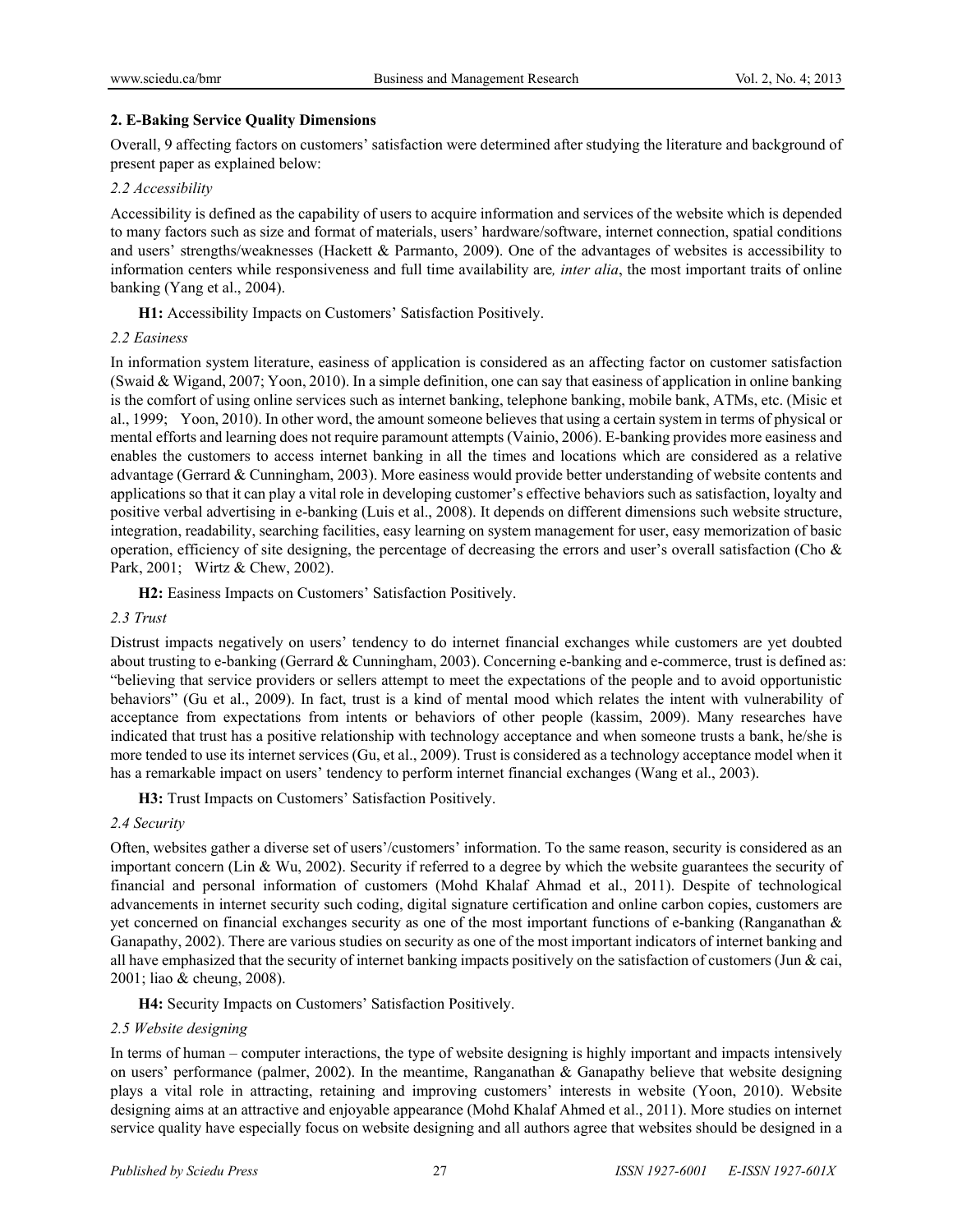manner to enhance customers' conception on website and its services (Loiacono et al., 2002). Furthermore, desired website designing would increase accessibility and plays a critical role in its attractiveness (Ranganathan & Ganapathy, 2002). One of the best ways to improve website designing is that customers should be asked to evaluate it (Liu  $\&$ Arnett, 2000). Various studies are conducted on website designing and authors have confirmed the effectiveness of website designing on customers' satisfaction (Liu et al., 2008; Zviran et al, 2006).

**H5:** Website Designing Impacts on Customers' Satisfaction Positively.

#### *2.6 Website content*

In online banking, website content is one of the most important factors impacts on e-banking (Mohd Khalaf Ahmad et al., 2011). In fact, it points out the desirability of website information in customers' viewpoints. Content impacts on customers' behavior. Hence, many studies consider information content as a benchmark of website quality (Yoon, 2010). Websites should provide profitable information on the type of provided services for facilitating users' better conception (La & Kandampully, 2002; Cho & Park, 2001). Furthermore, users need to have supplementary information on banks, recommendations by experts, financial reports, relevant links and contact information such as address and telephone number(s) (Van Riel et al, 2001). Overall, content profitability depends on value, confidence and correct information (Yanga, 2005).

**H6:** Website Content Impacts on Customers' Satisfaction Positively.

#### *2.7 Speed*

The speed of operations and rapid responsiveness has always attracted the attentions and it is a main concern of information systems and e-commerce (DeLone & McLean, 1992; Srinivasan, 1985). Likewise, there is a significant relationship between the speed of downloading and users' satisfaction. Download speed depends on the content of materials, computing hardware and connection method (Ma, Zhengwei, 2010). Speed which refers to the duration of response is highly considered in information systems and e-commerce due to increase of focusing on the efficiency of operational resources. In advanced societies, users are sensitive to the speed of services. Therefore, speed and time saving are two vital considerations (Swaid & Wigand, 2007; Yoon, 2010; Liao & Cheung, 2002). Hence, they are considered as important factors in users' satisfaction and one of the main measures to evaluate websites (Aldawani & Palvia, 2002). Liao and Cheung say that in advances societies, customers are more sensitive to the speed of received services. Therefore, speed is a factor to prevent time wasting and as a radical consideration to attract the satisfaction of customers from internet banking services.

**H7:** Speed Impacts on Customers' Satisfaction Positively.

#### *2.8 Commission*

Providing qualitative banking services along with proper costs and commissions always lead into customers' satisfaction and, as a result, they are considered as main concerns of bank managers (Gerlach, 2000; Jun and Cai, 2001). In the meantime, taking lower commissions in banking industry is considered as a relative advantage. Various studies show that successful banks ask lower commissions against their services and taking high commissions often challenge their successes (Devlin, 1995; Siriluck & Speece, 2003). On way to achieve this aim is that internet banking mitigates operational and official costs successfully and saving the relevant costs helps the banks to lower or even eliminate their commissions (Mohd Khalaf Ahmad et al., 2011).

**H8:** Commission Impacts on Customers' Satisfaction Positively.

#### **3. Satisfaction**

Customer's satisfaction is a mood or reaction by consumer/customer to buy and consume a product. In marketing terms, customer's satisfaction is woven with the experience of buying the goods or services. When the outcomes are evaluated by customers, they are in turn comparing the results of their own experiences with expected results (Lee  $\&$ Chung, 2009). In other words, customer's satisfaction is a degree of positive feeling of customer to service provider (Deng, et al., 2010). According to Oliver, customer's satisfaction is a response to consumer's prosperity and answering this radical question that whether the product/service has provided an enjoyable level of consumption related prosperity or not (Jamal & Naser, 2002). Customer's satisfaction is a mode by which the customer feels that product specifications are in accordance to his/her expectations. Lingenfield believes that customer's satisfaction is a feeling in psychological terms that is the result of comparing the products with customers' needs and demands as well as social expectations from the products. Reviewing authors' viewpoints on satisfaction definition indicates that there are three main factors in all definitions which can shape a basis for a comprehensive definition on satisfaction: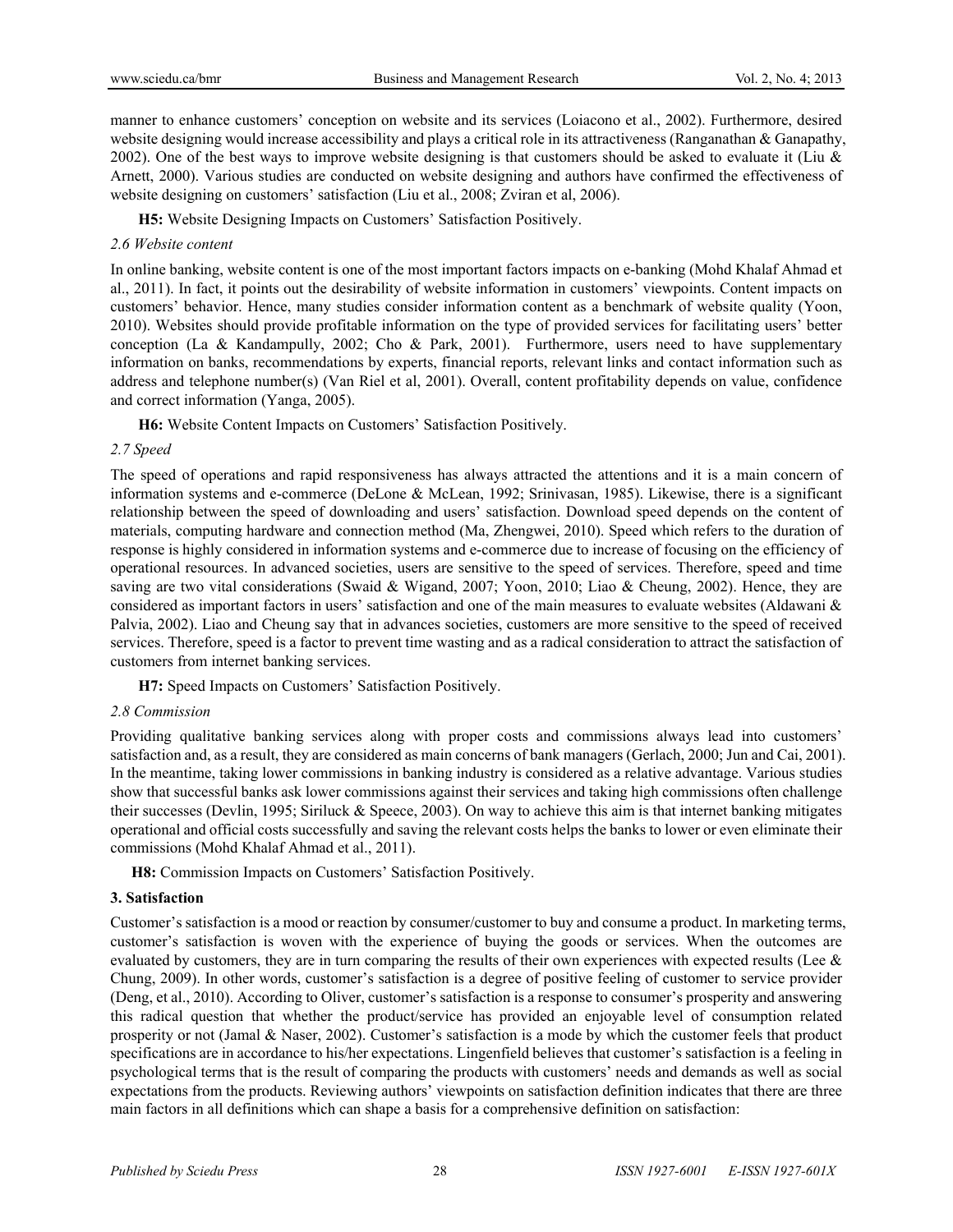- 1. Customer's satisfaction is in fact a (emotional or rational) response.
- 2. This response is emphasizing on a certain case (expectations, merchandises, services, etc.).
- 3. This response happens in a certain time (after consumption, after purchase decision, after receiving services, etc.) (Xu et al., 2009, Pratten, 2004).

**H9:** Customers' Satisfaction Impacts on Brand Equity Positively.

## **4. Brand Equity and Its Aspects**

Marketing thinkers have provided varied definitions on the concept of brand equity. Some have defined it as a set of assets or debts related to a brand, name or symbol that reduces the value represented by a product or service to customers or add to it. Some have introduced it as a distinguished impact of brand knowledge on consumer's response to brand marketing. Others have considered brand equity as a power that brand may acquire through name, symbol or logo. However, the simplest definition on brand equity is an added value or the reward of a products to a customer attributed to brand (Yoo et al, 2000; He et al, 2011). If a customer believes that there are remarkable differences among brands and it leads into an important part of information in purchase decision, his/her reliance to brand – based decision making would increase. Brands especially those ones that have very high value are considered as the most valuable and powerful assets of the organization.

Brand equity is seen in both marketing literature and financial literature. In present study, by brand equity we mean "customer – based brand equity" in marketing literature. Customer – based brand equity views to brand value generating resources in customers' view. Thus, brand power is hidden in what customers have learnt, felt, seen or heard overtime regarding their experiences toward brand. Brand generates value for customer and companies and the main resource of such value is hidden in customers and their mindsets that would determine the real value for organization's stakeholders. Aaker (1991) believes that customer – based brand equity consists of four aspects: "brand perceived quality", "brand awareness", "brand association" and "brand loyalty". Awareness refers to individuals' capability to identify a name and trademark which provides a certain category of product. Brand perception originates from various conceptions of consumers to brand in their minds. Quality shows the quality of products and services provided by the brand. Brand loyalty is shaped by positive conceptions and feelings toward brand which leads into purchase repetition (Martinez et al., 2005). Below, each aspect of brand equity by Aaker is described.

## *3.1 Perceived quality:*

brand perceived quality is the judgment by consumer on the excellence or superiority of a product (service) based on its aim compared to other products (services) in the market which may be or not be compatible with product real quality.

## *3.2 Brand awareness:*

it is understood by brand recognition and reminding it. In fact, brand awareness is a potential capability to determine and recall that brand is defined as a member of a certain category of a product.

## *3.3 Brand association:*

includes everything that relates customer mind to brand. Such association can be related to product, certain geographical location, company, rivals, retailers, shop, symbol, design or lifestyle. According to Aaker (1991), brand associations are set of brand assets and debts and include communications between brand consumers' minds, brand association is one of the most important aspects of brand equity (Lee  $& Beck, 2008$ ).

## *3.4 Brand loyalty:*

brand loyalty is a relative biased behavioral reaction in purchase by a person to brand overtime which leads into a certain propensity to that brand in decision making and evaluation process (Chaudhuri & Holbrook, 2001). Such reaction is a function of individual's psychological and mental processes. Customers' loyalty to brand causes positive word of mouth Advertising, fundamental barriers on rivals' entry, more capability of the company in responding to rivals' threats, more sales and income and customers' lower sensitivity to rivals' marketing efforts. Huge number of loyal customers to a brand is considered as an asset for the company and it is recognized as the main indicator of brand equity (Sahin et al., 2011).

In the view of researchers, Customer's satisfaction from E-banking services impacts on brand equity.

Based on the background, literature and hypotheses of the research, the provided model in present study can be drawn as seen in figure 1.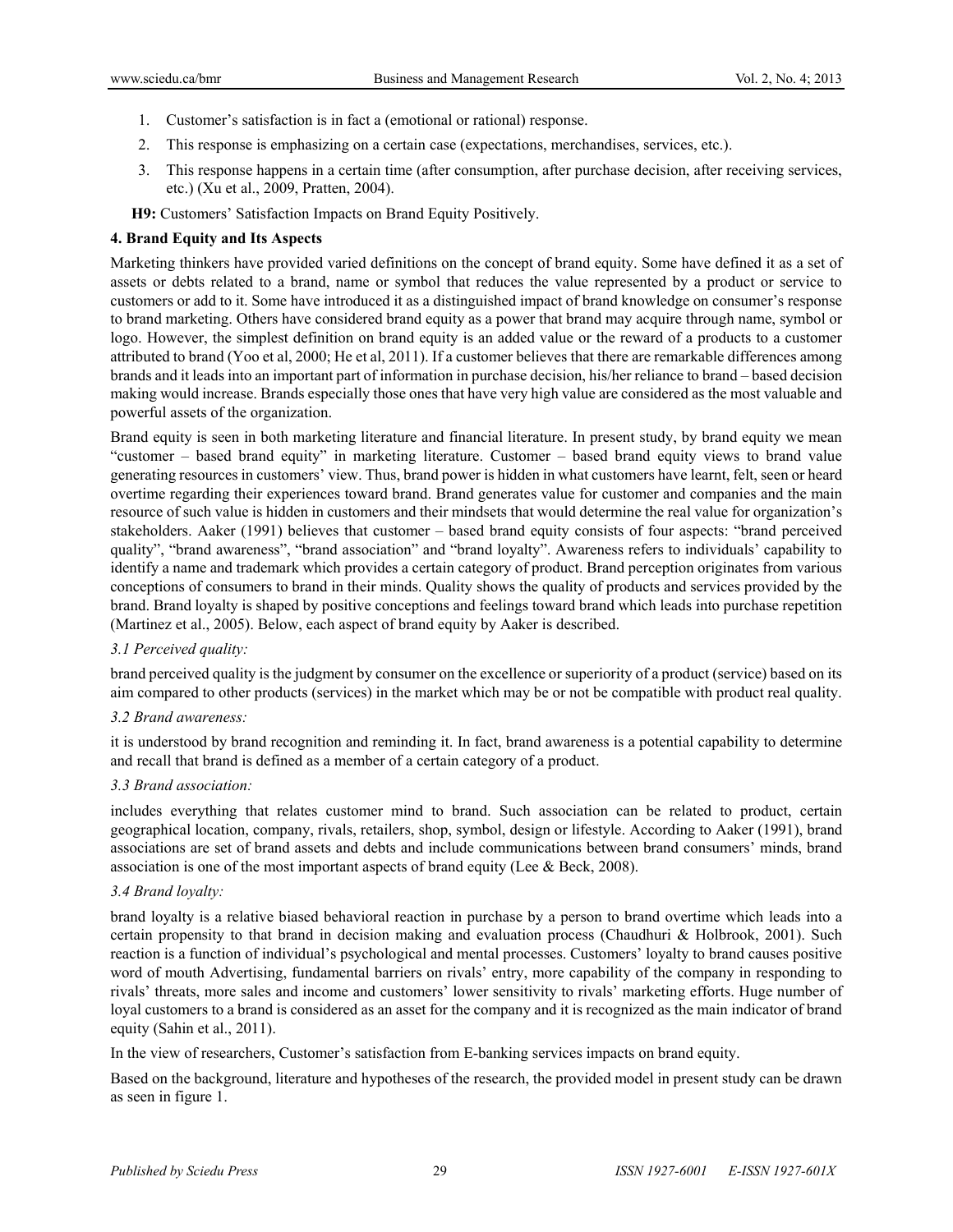

## Figure 1. Conceptual Model

References**:** Ma, 2012; Yoon & Kim, 2009; Rod et al., 2009; Aaker et al., 2001; Mohd Khalaf Ahmad et al., 2011

#### **5. Methodology**

#### *5.1 Research methodology*

In terms of aim and the nature of studied problem, the present study is an applied research, it is a survey in terms of data collection method and finally, it is descriptive one in terms of its methodology. A questionnaire is used to collect data. Questionnaire items are based on Liker five – range scale (completely disagree, disagree, relatively agree, agree, completely agree) and they were distributed among respondents personally.

#### *5.2 Measures*

Present study consists of ten variables including "Accessibility", "Easiness", "Trust", "Security", "Website designing", "Website content", "Speed", "Commission", "Satisfaction" and "Brand Equity". All variables are measured by a set of measurements. To measure "Accessibility" 2 items developed by Yoon & Kim, (2009), 3 items for "Easiness", 2 items for "Security" and 2 items for "Trust" developed by Suh & han (2009), 2 items for "Website designing", 4 items for "Website content" and 3 items for "Speed" developed by Aladwani & Palvia (2002) and Yoon & Kim, (2009) , 2 items for "Commission" developed by Mohd Khalaf Ahmad et al. (2011), 3 items for "Satisfaction" developed by Rod et al (2009) and 10 items for "Brand Equity" developed by Boyl et al. (2011) and Aaker's (1991) were used. On this basis, the questionnaire consists of 33 items shown in table 2. Several demographical items were mentioned at the end of the questionnaire explained in research findings section.

## *5.3 Data analysis method*

In present study, Structural Equation Modeling (SEM) test is used to analyze data and research hypotheses. SEM is a very strong multivariable analysis from multivariable regression family which helps the author to test a set of regression equations simultaneously. To study the reliability and validity of the questionnaire, Cronbach's alpha ratio and variance average index are used. To measure the fitness of provided model, Confirmatory Factor Analysis (CFA) is applied.

#### *5.4 Research Statistical sample and community*

The present research aims at evaluating and identifying the most important e-baking service Dimensions to achieve customers' satisfaction and improve profitability and Brand Equity in Iranian banking industry. To this end, as a successful domestic bank, Refah Bank was selected for present study. Thus, research population consists of all internet service customers of Refah Bank in Tehran. Since research population is indefinite, sample volume was computed as 384 by Kokaran formula. To achieve the sufficient respondents and more randomizing of sampling method, the authors attended in different branches of the Refah bank severally and distributed the questionnaires randomly. To keep a safe edge, 400 questionnaires were distributed of which 384 ones were confirmed.

#### *5.5 Questionnaire Reliability and Validity*

To analyze the internal structure of the questionnaire and to determine the validity, the results form CFA and AVE are used. To this end, standard factor loading and AVE index for all items and variables were computed as shown in table 2. Validity is established when standard factor loading for each variable is measured and AVE index for each main variable is greater than 0.5 (Fornell & Larcker, 1981). As seen in table 2, standard factor loading and AVE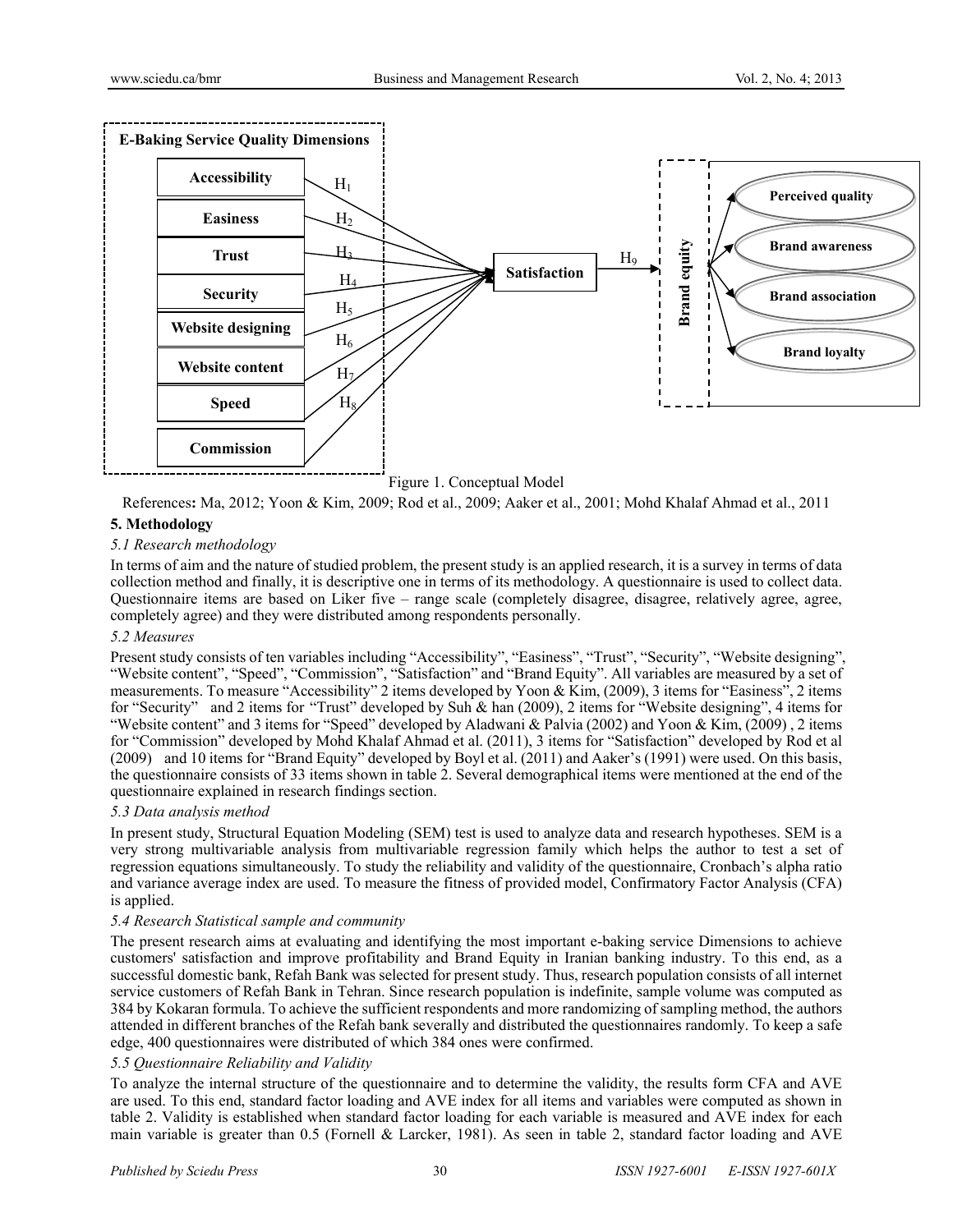index are greater than 0.5 for all items and variables. Therefore, one can conclude that the questionnaire enjoys acceptable validity. To measure reliability, Cronbach's α value is used. To establish reliability, Cronbach's α value should be greater than 0.7 in order to be accepted. Cronbach's α values for all constructs are shown in table 2 and all of them are greater than 0.7.

|  | Table 2. the Weights of Standard Factor Loading, Cronbach's Alpha and AVE |  |  |
|--|---------------------------------------------------------------------------|--|--|
|  |                                                                           |  |  |

| Items                                                                                        | <b>SFL</b> | Cronbach's<br>$\alpha$ Value | AVE  |
|----------------------------------------------------------------------------------------------|------------|------------------------------|------|
| Accessibility                                                                                |            | 0.77                         | 0.57 |
| Accessibility to Refah Bank's Portal is easy for me.                                         | 0.61       |                              |      |
| Refah Bank's website uploads with high speed.                                                | 0.53       |                              |      |
| Easiness                                                                                     |            | 0.75                         | 0.53 |
| Refah Bank's website can be navigated and used easily.                                       | 0.58       |                              |      |
| Refah Bank's website and its services are searchable easily.                                 | 0.54       |                              |      |
| Refah Bank's website is user – friend.                                                       | 0.62       |                              |      |
| Security                                                                                     |            | 0.72                         | 0.51 |
| Refah Bank's website security system protects my personal data.                              | 0.55       |                              |      |
| Refah Bank's website doses not disseminate customers' personal and confidential              | 0.59       |                              |      |
| information to third parties.                                                                |            |                              |      |
| Website designing                                                                            |            | 0.83                         | 0.54 |
| Design of Refah Bank's website is beautiful.                                                 | 0.56       |                              |      |
| Design of Refah Bank's website is attractive.                                                | 0.65       |                              |      |
| Website content                                                                              |            | 0.79                         | 0.58 |
| Refah Bank website provides updated and on-time information.                                 | 0.61       |                              |      |
| The content of Refah Bank's website is easily understandable.                                | 0.53       |                              |      |
| The reports in Refah Bank's website are complete and they provide a proper level of details. | 0.51       |                              |      |
| Refah Bank's website provides you with valuable and distinguished information.               | 0.56       |                              |      |
| Speed                                                                                        |            | 0.76                         | 0.52 |
| The speed of connecting to Refah Bank's website is ideal                                     | 0.63       |                              |      |
| The speed of financial operation in Refah Bank is acceptable.                                | 0.69       |                              |      |
| The speed of uploading in Refah Bank's website is ideal.                                     | 0.56       |                              |      |
| Commission                                                                                   |            | 0.81                         | 0.62 |
| I believe that the commission of provided services by Refah Bank is fair.                    | 0.59       |                              |      |
| The commission of provided services by Refah Bank is lower than other banks.                 | 0.62       |                              |      |
| Trust                                                                                        |            | 0.74                         | 0.53 |
| Problems of Refah Bank website are minimum.                                                  | 0.57       |                              |      |
| Refah Bank website provides promised services.                                               | 0.57       |                              |      |
| Satisfaction                                                                                 |            | 0.86                         | 0.60 |
| I feel satisfied of financial transaction through Refah Bank's website.                      | 0.58       |                              |      |
| I feel satisfied of provided services by Refah Bank's website.                               | 0.54       |                              |      |
| Overall, I feel satisfied of Refah Bank's website functions.                                 | 0.65       |                              |      |
| Loyalty                                                                                      |            | 0.88                         | 0.60 |
| I suggest using Refah Bank website to others.                                                | 0.53       |                              |      |
| I always use the services provided by Refah Bank website.                                    | 0.57       |                              |      |
| I believe that services provided by Refah Bank website are in accordance with my             | 0.61       |                              |      |
| expectations.                                                                                |            |                              |      |
| Brand equity                                                                                 |            | 0.84                         | 0.62 |
| Refah Bank website supplies very high quality products                                       | 0.53       |                              |      |
| Refah Bank website provides trustable services                                               | 0.49       |                              |      |
| Refah Bank website provides services with excellent characteristics                          | 0.56       |                              |      |
| When I think about E-banking, Refah Bank is one of the brands comes to my mind               | 0.63       |                              |      |
| Refah Bank website is one I recognize it well                                                | 0.57       |                              |      |
| I can distinguish Refah Bank website from other websites                                     | 0.56       |                              |      |
| Always, I have a good experience in using Refah Bank website                                 | 0.53       |                              |      |
| I remember the Refah Bank website attractive advertising                                     | 0.51       |                              |      |
| Upon hearing the name of E-banking, I remember its logo in my mind                           | 0.54       |                              |      |
| I am loyal to Refah Bank                                                                     | 0.59       |                              |      |
| Total                                                                                        |            | 0.78                         |      |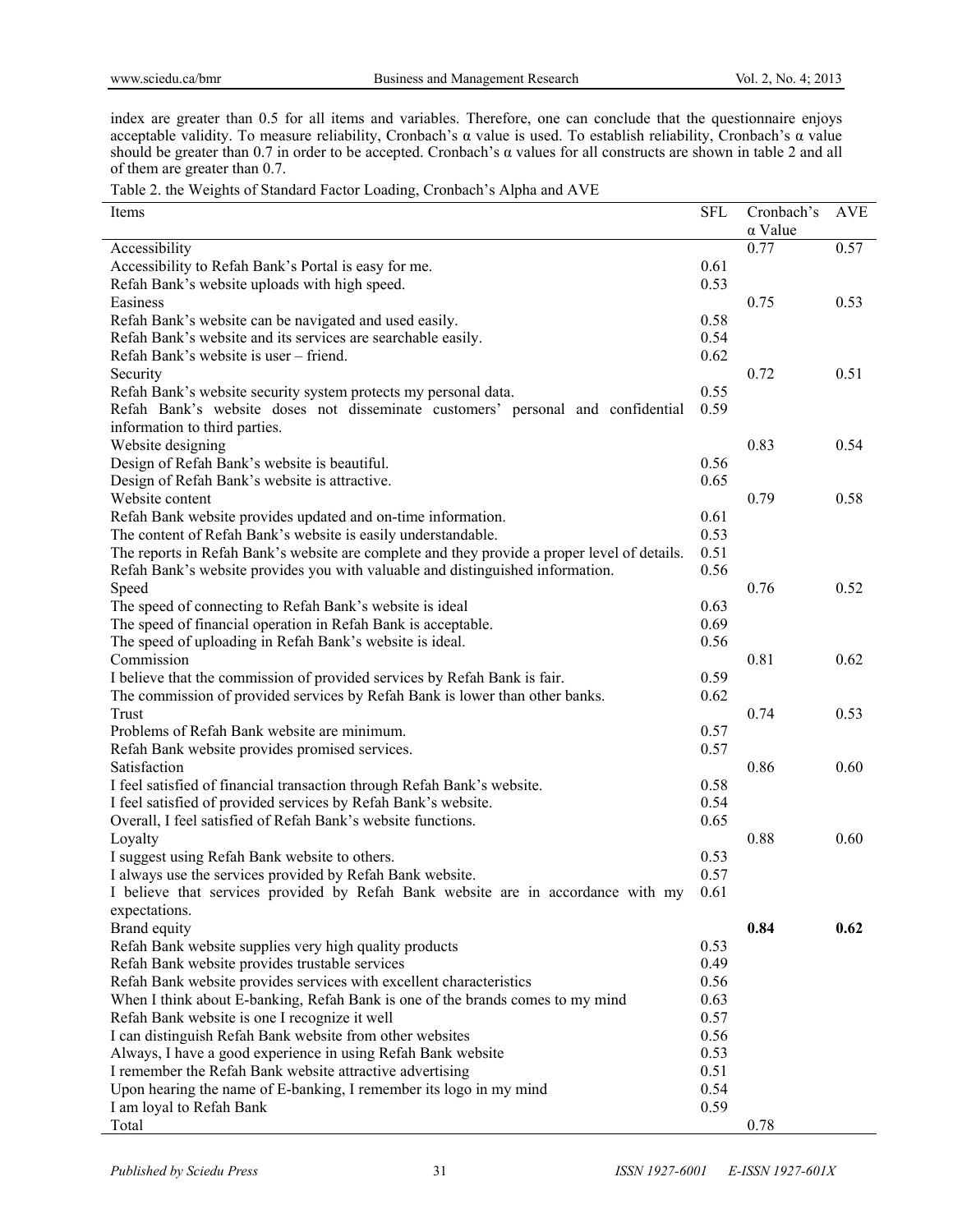#### **6. Findings**

#### *6.1 Research descriptive findings*

To recognize the nature of studied community better and more familiarity with research variables, it is necessary to describe such data before analyzing them. As mentioned, 374 respondents were studied in present research of which 139 were male and 245 were female. Additionally, 222 were less than 25 – year – old, 130 were between 25 and 40 years old and 32 were above 40 – year – old. In terms of education, 35 were less than diploma, 145 had diploma, 88 had associate of arts, and 28 had masters and higher degrees. The results are depicted in table 3.

Table 3. Research Demographic Variables

| Variable  | Age domain         | Quantity | $\frac{0}{0}$ | <b>Aggregative Percentage</b> |
|-----------|--------------------|----------|---------------|-------------------------------|
| Gender    | Male               | 139      | 36.19         | 36.19                         |
|           | Female             | 245      | 65.81         | 100                           |
| Age       | $-25$              | 222      | 57.81         | 57.81                         |
|           | $25 - 40$          | 130      | 33.85         | 91.66                         |
|           | $+40$              | 32       | 8.34          | 100                           |
| Education | under diploma      | 35       | 9.11          | 9.11                          |
|           | Diploma            | 145      | 37.76         | 46.87                         |
|           | Associate of Arts  | 88       | 22.91         | 69.78                         |
|           | <b>Bachelor</b>    | 88       | 22.91         | 92.69                         |
|           | Masters and higher | 28       | 7.31          | 100                           |

#### *6.2 Model fitness test*

To determine provided model fitness by CFA, various goodness of fit indicators are used as shown in table 4. Overall, each acquired indicator for model is not itself the reason of fit or unfit of the model; rather, such indicators should be described along with each other. Both  $\chi^2$  and secondary fitness tests show that the model is adequately proper and they move toward the factors of the model and we focus on such factors. Table 4 indicates the most important indices and depicts that the model enjoy proper fitness. All indices indicate that the model is fit to observed data. Model fit indices show the appropriateness of measuring model since Chi 2 ratio on freedom degree is less than 3, RMSEA is less than 0.9 and other indices are also plausible. In other words, the overall model is significant and admirable.

Table 4. Model Goodness For Fit

| Index        | Ratio | Allowed level |
|--------------|-------|---------------|
|              |       |               |
| $\chi^2/df$  | 2.38  | $<$ 3         |
| <b>GFI</b>   | 0.94  | > 0.9         |
| <b>RMSEA</b> | 0.077 | $\leq 0.1$    |
| <b>CFI</b>   | 0.94  | > 0.9         |
| AGFI         | 0.84  | > 0.8         |
| NFI          | 0.93  | > 0.9         |
| <b>NNFI</b>  | 0.96  | > 0.9         |
|              |       |               |

## *6.3 Testing model hypotheses*

Initially, Pearson correlation ratio test was used to study the relations between the variables of each hypothesis. The results are shown in table 5. As seen, the relationship between attitudes on advertising with variables of all hypotheses is significant in confidence level as 99%. Concerning the significance between the variables of research hypotheses, we test them: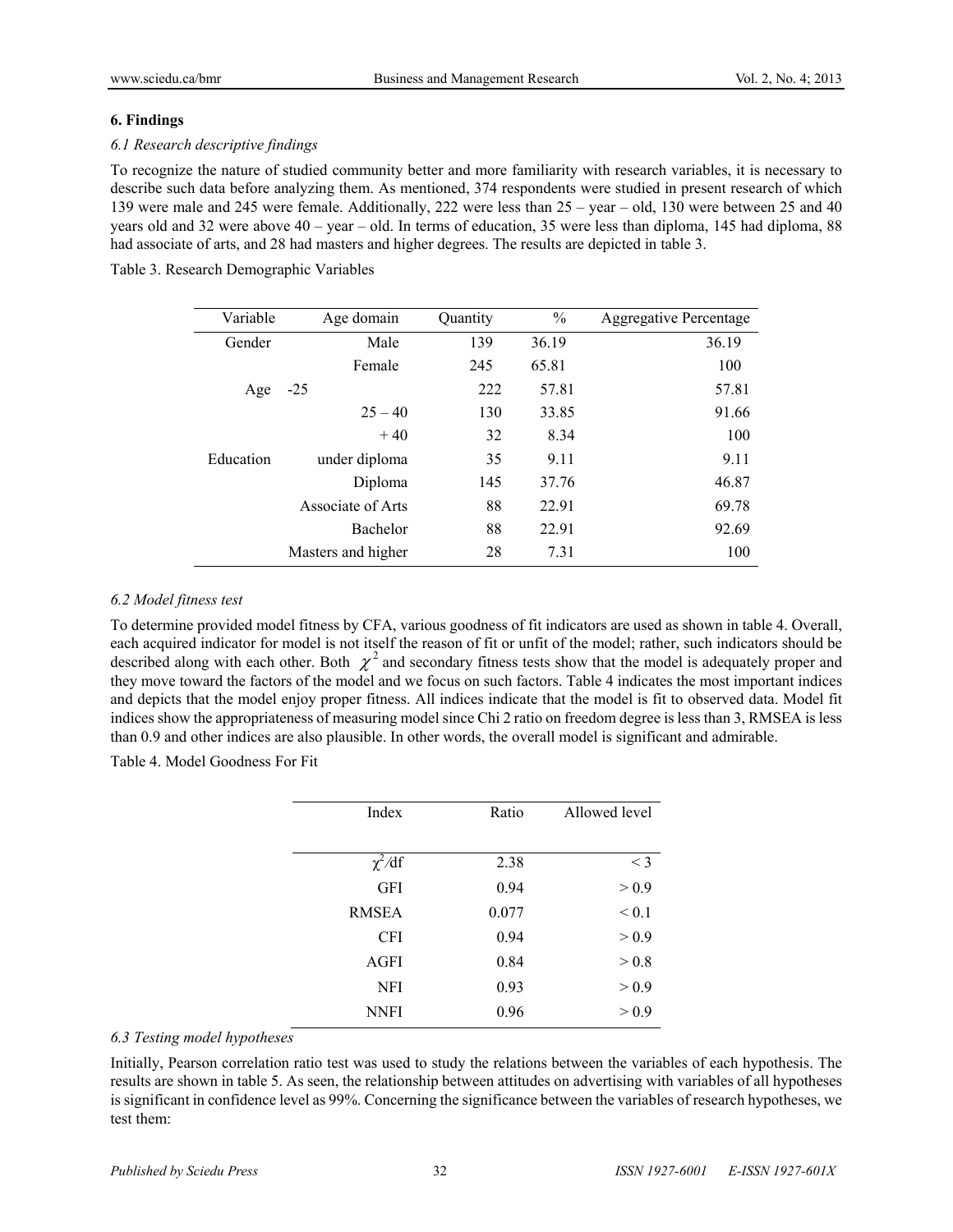|         | Indices                          | Correlation     | (Sig)    | Test result                        |
|---------|----------------------------------|-----------------|----------|------------------------------------|
|         | <b>Relation</b>                  | (R) coefficient |          |                                    |
| 1.      | Accessibility and Satisfaction   | 0.328           | 0.001    | Significant relationship confirmed |
| $2_{-}$ | Easiness and Satisfaction        | 0.332           | 0.003    | Significant relationship confirmed |
| 3.      | Trust and Satisfaction           | 0.156           | 0.000    | Significant relationship confirmed |
| 4.      | Security and Satisfaction        | 0.421           | 0.000    | Significant relationship confirmed |
| 5.      | Website<br>Designing<br>and      | 0.243           | 0.009    | Significant relationship confirmed |
|         | <b>Satisfaction</b>              |                 |          |                                    |
| 6.      | Website Content and Satisfaction | 0.314           | 0.005    | Significant relationship confirmed |
| 7.      | Speed and Satisfaction           | 0.567           | 0.000    | Significant relationship confirmed |
| 8.      | Commission and Satisfaction      | $-0.243$        | $-0.006$ | Significant relationship confirmed |
| 9.      | Satisfaction and Brand Equity    | 0.328           | 0.000    | Significant relationship confirmed |

Table 5. the Relationship Between the Variables of Hypotheses

The results of testing research hypotheses based on SEM are shown in table 6. As seen, based on t statistic, all hypotheses are supported. Hypotheses 1, 2, 3, 4 and 7 in confidence level as 99% and hypotheses 5, 6 and 8 in confidence level as 95% are supported. So, one can conclude that variables like "Accessibility", "Easiness", "Trust", "Security" and "Speed" in 99% confidence level and "Website designing", "Website content" and "Commission" in 95% confidence level impact significantly on "Satisfaction". In the meantime, "Satisfaction" on "Brand Equity" in 99% confidence level.

According to path ratios, one can conclude that the impact of such variables as "Accessibility", "Easiness", "Trust", "Security", "Website designing", "Website content" and "Speed" on "Satisfaction" and the impact of "Satisfaction" on Brand Equity is linear, positive and straightforward; that is, one percent improvement in "Accessibility", it is 99% possible that "Satisfaction" will increase 45%. The impact of "Commission" on "Satisfaction" is linear, negative and indirect; that is, decrease in dependent variable improves "Satisfaction" and vice versa. The ratios of other hypotheses can be described similarly.

The amount of determined ratio regarding the impact of all independent variables on Satisfaction is 0.71. It shows that independent variables "Accessibility", "Easiness", "Trust", "Security", "Website designing", "Website content", "Speed" and "Commission" can forecast 71% of changes in Satisfaction and remained 29% is due to forecasting error and it can include other influencing variables over Satisfaction.

The amount of determined ratio regarding the impact of Satisfaction on Brand Equity is 0.56. It shows that Satisfaction can forecast 56% of changes in Brand Equity and remained 44% is due to forecasting error and it can include other influencing variables over Brand Equity.

| Indices                                            |           | $(\beta)$ |      | Result    |
|----------------------------------------------------|-----------|-----------|------|-----------|
| <b>Hypothesis</b>                                  |           |           |      |           |
| 1. The Impact of Accessibility on Satisfaction     | $3.32$ ** | 0.45      |      | Confirmed |
| 2 The Impact of Easiness On Satisfaction           | $3.89***$ | 0.26      |      | Confirmed |
| 3. The Impact of Trust on Satisfaction             | $2.98***$ | 0.14      |      | Confirmed |
| 4. The Impact of Security on Satisfaction          | $5.67$ ** | 0.37      |      | Confirmed |
| 5. The Impact of Website Designing on Satisfaction | $2.22*$   | 0.18      |      | Confirmed |
| 6. The Impact of Website Content on Satisfaction   | $2.28*$   | 0.11      |      | Confirmed |
| 7. The Impact of Speed on Satisfaction             | $5.94$ ** | 0.58      | 0.71 | Confirmed |
| 8. The Impact of Commission on Satisfaction        | $-2.01*$  | $-0.13$   |      | Confirmed |
| 9. The Impact of Satisfaction on Brand Equity      | $4.18***$ | 0.52      | 0.56 | Confirmed |

Table 6. Testing Research Hypotheses

\*Significant in confidence level as 95%

\*\*Significant in confidence level as 99%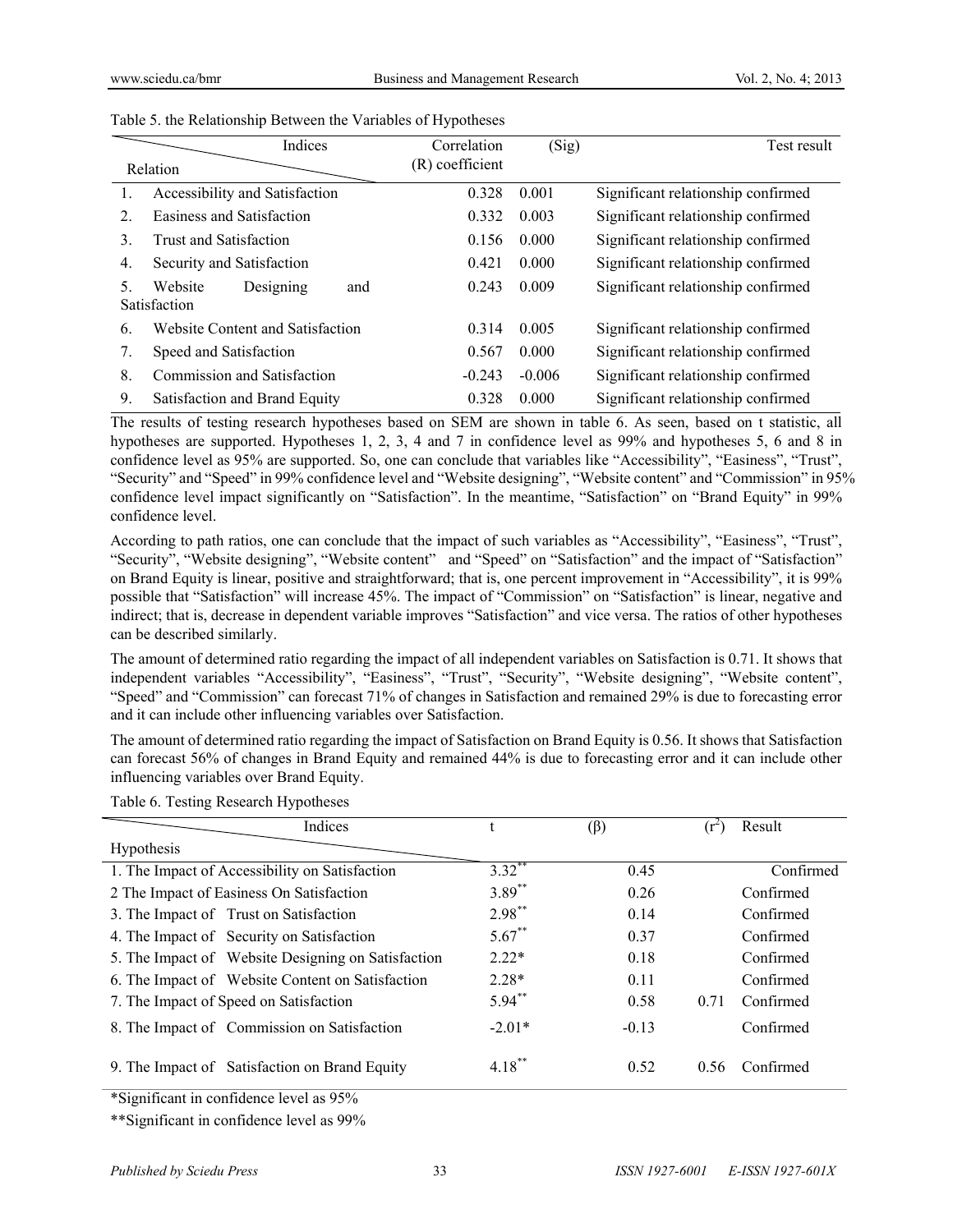## **7. Discussion and conclusion**

In present study, the most important e-baking service quality Dimensions are initially investigated and identified to achieve customers' satisfaction and improve Brand Equity from Refah Bank internet services and then affecting factors on customers' satisfaction were recognized. After studying the literature, such factors as "Accessibility", "Easiness", "Trust", "Security", "Website designing", "Website content", "Speed" and "Commission" were investigated and then their impacts on customers' satisfaction and Brand Equity were measured. The results of gathered data analysis show that "Accessibility", "Easiness", "Trust", "Security", "Website designing", "Website content", "Speed" and "Commission" significantly on Satisfaction. The impact of "Accessibility", "Easiness", "Trust", "Security", "Website designing", "Website content" and "Speed" is positive and the impact of "Commission" is negative. Further, the results show that the impact of "Satisfaction" on Brand Equity is significant. On this basis, one can conclude that by improving accessibility and easiness, making websites more user-friend, promoting the security and speed, paying attention to design and content of websites, mitigating the commissions and building trust among customers, one can fascinate their satisfaction and improve profitability and Brand Equity.

## **8. Recommendations**

Concerning the competitiveness of banking system and plans like respect to the client, it is highly important to value the customer and give the rights to him/her. To this end, following recommendations are represented:

1) There should be periodical polling to measure the quality of services and the satisfaction of customers, to be aware of their demands and expectations and to take steps toward their requests.

2) Employing specialized and professional forces in software, hardware and network fields in order to remove any possible problem in the system rapidly to prevent customers waiting too long to receive the services.

- 3) Valuing customers' time and mitigating their waiting time in receiving internet banking services
- 4) Paying attention to the beauty and desired designing on the website
- 5) Communicating information on the rules and commitments of the bank
- 6) Establishing an active and updated unit to respond complaints against internet banking system.

7) Concerning the last year event in which some codes of ATM systems were revealed as well as a gap between desired mode and the current satisfaction feeling of customers toward the security of their personal data, it is necessary that banks enhance their software groups and move toward a direction where the possibility of penetrating into their website are minimized and customers' trusts are increased.

8) Concerning the important issue of advertising, banks should clarify proper advertising strategies to persuade their customers to use online banking services more. Culture building on internet banking demands that banks try to expand online banking culture though their researches and to transfer their internet banking knowledge and its advantages to people in order to build internet banking as a culture.

# **References**

- A.C.R. Van Riel, V. Liljander, P. Jurriens, Exploring consumer evaluations of e-services: a portal site, *International Journal of Service Industry Management* 12 (4), 2001, pp.359–377. http://dx.doi.org/10.1108/09564230110405280
- A.R. Hendrickson, M.R. Collins, An assessment of structure and causation of IS usage, *The Database for Advances in Information Systems* 27 (2), 1996, pp. 61–67. http://dx.doi.org/10.1145/243350.243361
- Aaker, D. A. & Bruzzone, D. E. (1981). Viewer Perceptions of Prime-Time Television Advertising. *Journal of Advertising Research,* 21(5), PP. 15–23.
- Aaker, D. A. (1991). *Managing Brand Equity, Capitalizing on the Value of Brand Name,* New York: the Free Press.
- Aaker, D.A., Bruzzone, D.E. (1985). "Causes of Irritation in Advertising" *Journal of Marketing.* Chicago. Vol. 49, Iss. 2; P. 47. http://dx.doi.org/10.2307/1251564
- Aaker, D.A., Kumar, V., & Day, G.S. (2001). *Marketing Research,* 7th. John Wiley Operations Research & Sons, New York 51(4), 509-518.
- Aladwani, A. M., & Palvia, P. C. (2002). Developing and validating an instrument for measuring user-perceived web quality. *Information & Management,* 39(6), 467–476. http://dx.doi.org/10.1016/S0378-7206(01)00113-6
- Amoah-Mensah, Aborampah. (2010). Customer satisfaction in the banking industry: a comparative study of Ghana and spain(Doctoral dissertation). Retrieved from ProQuest Dissertation and Theses database.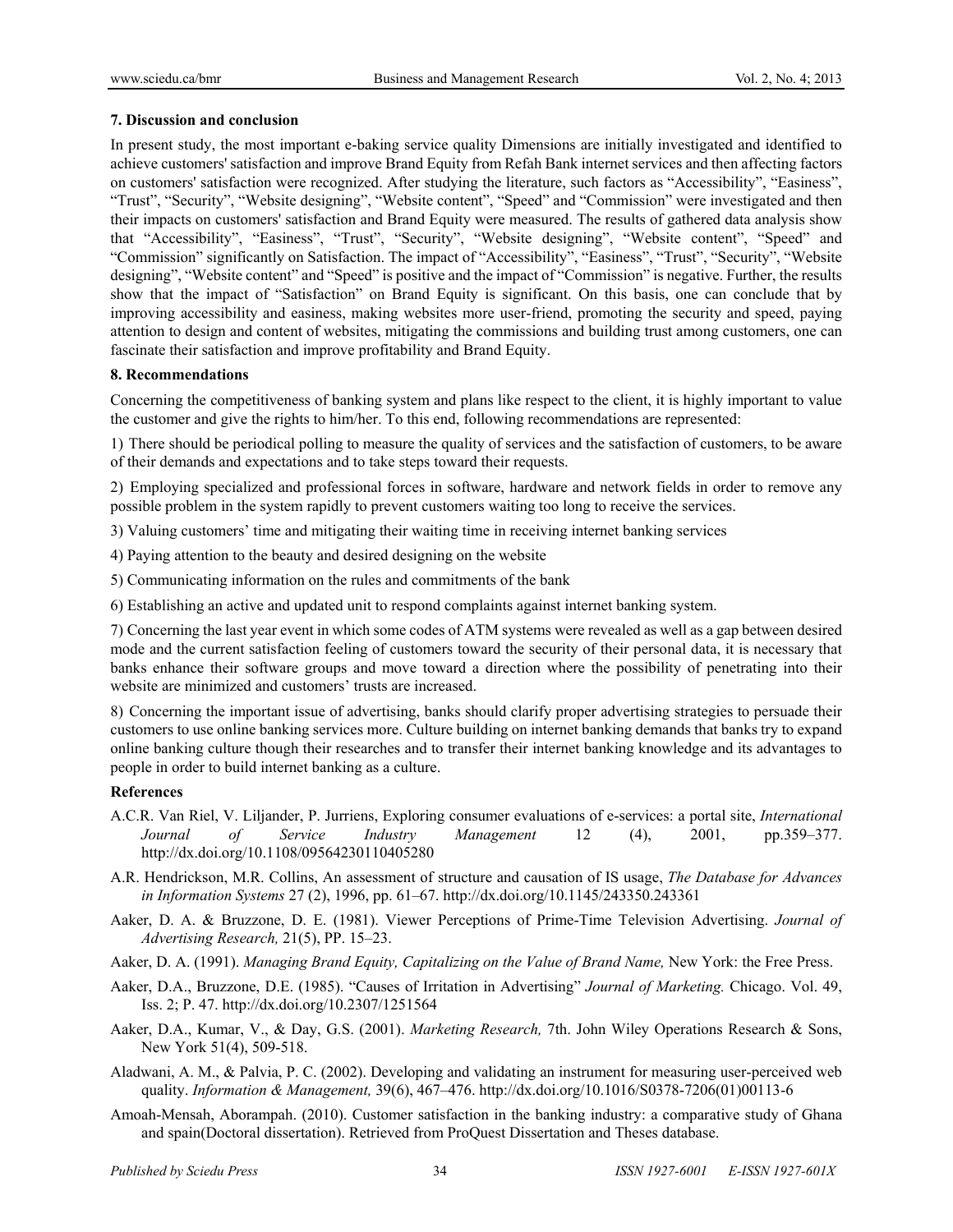- Arasli. H, Mehtap. S. S & Turan. K. S. (2005). Customer service quality in the Greek Cypriot banking industry, *Managing service quality,* Vol.15 No.1, (2005), 41-56. http://dx.doi.org/10.1108/09604520510575254
- Bloemer, J. M. M., & Kasper, H. D. P. (1995). The Complex Relationship between Consumer Satisfaction and Brand Loyalty. *Journal of Economic Psychology,* 16 (2),311-29. http://dx.doi.org/10.1016/0167-4870(95)00007-B
- Brian. J. C, Theerasak. T, Han. Y. (2003). Trust and e-commerce: a study of consumer perceptions, *Electronic Commerce Research and Applications 2,* (2003), 203–215. http://dx.doi.org/10.1016/S1567-4223(03)00024-3
- Buil, I., Chernatony, L. D. & Martinez, E. (2011). Examining the Role of Advertising and Sales Promotions in Brand Equity Creation, *Journal of Business Research,* 195–215.
- C. Liu, K.P. Arnett, Exploring the factors associated with Web site success in the context of electronic commerce, *Information & Management* 38, 2000, pp. 23–34. http://dx.doi.org/10.1016/S0378-7206(00)00049-5
- C.S. Lin, S. Wu. (2002). Exploring the impact of online service quality on portal site usage, in: Proceedings of the 35th Hawaii International Conference on System Science. http://dx.doi.org/10.1109/HICSS.2002.994223
- Carlos. F, Miguel, G, Raquel. G. (2006). The role played by perceived usability, satisfaction and consumer trust on website loyalty, *Information & Management* 43, (2006), 1–14. http://dx.doi.org/10.1016/j.im.2005.01.002
- Chaudhuri, A. & Holbrook B. M. (2001). The Chain of Effects From Brand Trust and Brand Affects to Brand Performance: the Role of Brand Loyalty, *Journal of Marketing,* 65, PP. 81-93.
- DeLone, W. H., & McLean, E. R. (1992). Information system success: The quest for the dependent variable. *Information Systems Research,* 3(1), 60–95. http://dx.doi.org/10.1287/isre.3.1.60
- E.T., Loiacono, R.T. Watson, D.L. Goodhue. (2002). WebQual: a measure of Website quality, 2002 Marketing Educators' Conference: Marketing Theory and Applications, vol. 13, 2002, pp. 432–437.
- Ehigie, B. O., & Taylor, M. (2009). Managing student's loyalty to school after graduation through relationship marketing. *The TQM Journal.* 21(5), 502-516. http://dx.doi.org/10.1108/17542730910983416
- Farquhar, Jillian Dawes, Panther, Tracy. (2008). Acquiring and retaining customers in UK banks: An exploratory study *Journal of retailing and customer services,* 15, 9-21.
- Fornell, C., & Larcker, D. F. (1981). Evaluating Structural Equation Models With Unobservable Variables And Measurement Error. *Journal Of Marketing Research,* 18(Feb.), Pp. 39–50. http://dx.doi.org/10.2307/3151312
- Friman, Margareta, Edvardsson, Bo. (2003). "A content analysis of complaints and compliments", *Managing Service Quality,* 13(1), 20 – 26. http://dx.doi.org/10.1108/09604520310456681
- Gerlach, D. (2000). *Put your money where your mouse is. PC World,* .March, 191-9.
- Gerrard, P., & Cunningham, J. (2003). The diffusion of internet banking among Singapore consumers". *International Journal of Bank Marketing,* 21, (1), pp.16-28. http://dx.doi.org/10.1108/02652320310457776
- Gu, J.C., Lee, S.C., Suh, Y. H. (2009). Determinants of behavioral intention to mobile banking, *Expert Systems with Applications,* 36, 11605–11616. http://dx.doi.org/10.1016/j.eswa.2009.03.024
- Gupta, S. & Zeithaml, V. (2006). Customer metrics and their impact on financial performance .*e Marketing Science,*  25 (6), 718-39. http://dx.doi.org/10.1287/mksc.1060.0221
- Hackett, S & Parmanto, B. (2009). "Homepage not enough when evaluating web site accessibility". Internet Research, 19, (1),pp.78 – 87. http://dx.doi.org/10.1108/10662240910927830
- Han.S.L, Baek.S. (2004). "Antecedents and Consequences of Service Quality in Online Banking: An Application of the SERVQUAL Instrument", *Advances in Consumer Research,* Vol. 31, PP. 208-214.
- He, H. Li, Y. & Harris, L. (2011). Social Identity Perspective on Brand Loyalty. *Journal of Business Research,* 65(5), PP. 648-657.
- Jamal, Ahmad, Naser, Kamal. (2002). "Customer satisfaction and retail banking: an assessment of some of the key antecedents of customer satisfaction in retail banking", *International Journal of Bank Marketing,* 20(4), 146 – 160. http://dx.doi.org/10.1108/02652320210432936
- Jiyoung. K, Byoungho. J, Jane. L. S. (2009). The role of retail quality, e-satisfaction and e-trust in online loyalty development process, *Journal of Retailing and Consumer Services* 16, (2009), 239–247. http://dx.doi.org/10.1016/j.jretconser.2008.11.019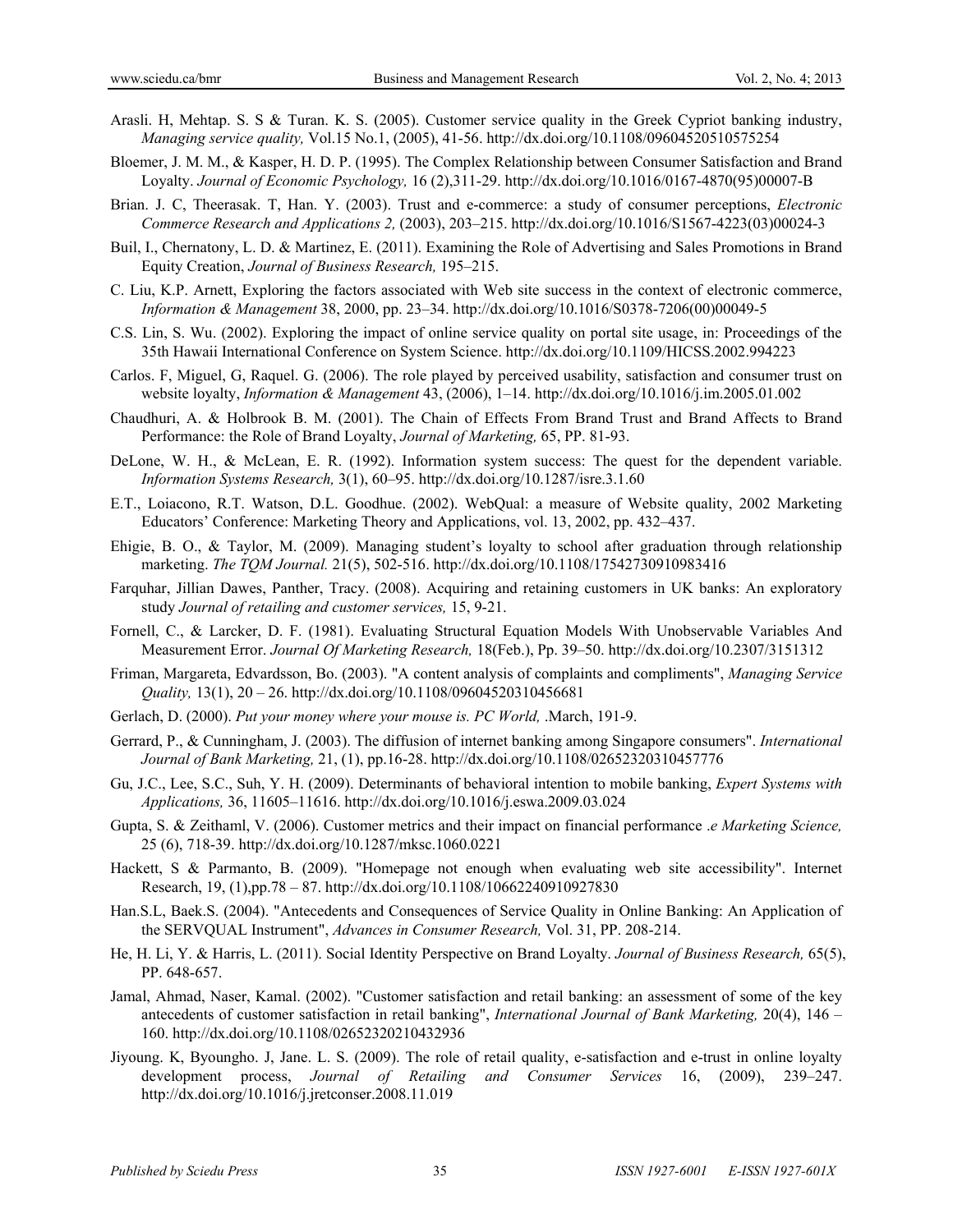- Jun, M., & Cai, S. (2001). The key determinants of Internet banking service quality: A content analysis. *The International Journal of Bank Marketing,* 19(7), 276–291. http://dx.doi.org/10.1108/02652320110409825
- Jun, M., & Cai, S. (2001). The key determinants of internet banking service quality: a content analysis. *International Journal of Bank Marketing,* 19, (7), 276-91. http://dx.doi.org/10.1108/02652320110409825
- K.V. La, J. Kandampully. (2002). Electronic retailing and distribution of services: cyber intermediaries that serve customers and service providers, *Managing Service Quality* 12 (2), 2002, pp. 100–116. http://dx.doi.org/10.1108/09604520210421400
- Kassim, N.M. (2009). "Consumers' behavior and their perceptions of quality of life: does culture matters?", Proceedings of the Pan-Pacific Conference XXVI, Shenzhen, June 1-3, pp. 260-262.
- Khan.M.S, Mahapatra.S.S, Sreekumar. (2009). "Service quality evaluation in internet banking: an empirical study in India", *Int. J. Indian Culture and Business Management,* Vol. 2, No. 1, PP. 30-46.
- Lee Kun Chang, Chung Namho. (2009). "Understanding factors affecting trust in and satisfaction with mobile banking in Korea: A modified DeLone and McLean's model perspective", *Interacting with Computers,* Volume 21, Issues 5–6, December 2009, Pages 385-392.
- Lee.T.C. (2009). "Factors Influencing the Adoption of Internet Banking: An Integration of TAM and TPB with Perceived Risk and Perceived Benefit", *Electronic Commerce Research and Applications,* Vol. 8, PP. 130-141.
- Liao, Z., & Cheung, M. T. (2002). Internet-based e-banking and consumer attitudes: An empirical study. *Information & Management,* 39(4), 283–295. http://dx.doi.org/10.1016/S0378-7206(01)00097-0
- Liao, Z., & Cheung, M. T. (2008). Measuring consumer satisfaction in Internet banking: a core framework. *Communications of the ACM,* 51(4), 47–51. http://dx.doi.org/10.1145/1330311.1330322
- Liu, X., He, M., Gao, F., & Xie, P. (2008). An empirical study of online shopping customer satisfaction in China: A holistic perspective. *International Journal of Retail & Distribution Management*, 36(11), 919–940. http://dx.doi.org/10.1108/09590550810911683
- Luis V. C, Carlos. F and Miguel. G. (2008). The role of satisfaction and website usability in developing customer loyalty and positive word-of-mouth in the e-banking services, Vol. 26 No. 6, (2008), 399-417.
- M.M. Misic, K.L. Johnson. (1999). Benchmarking: a tool for Web site evaluation and improvement, Internet Research: *Electronic Networking Applications and Policy* 9 (5), 1999, pp. 383–392. http://dx.doi.org/10.1108/10662249910297787
- Ma, Zhengwei. (2012). Factors Affect the Customer Satisfaction of Internet Banking: An Empirical Study in China. *Journal of Convergence Information Technology,* Vol. 7 (3), 101-109. http://dx.doi.org/10.4156/jcit.vol7.issue3.12
- Martínez, E. Montaner, E. & Pina, J. M. (2009). Brand Extension Feedback: the Role of Advertising, *Journal of Business Research¸* 62(3)¸ PP. 305–313.
- Mohd Khalaf Ahmad, Ala`Eddin. Ali Al-Zu'bi, Hasan. (2011). E-banking Functionality and Outcomes of Customer Satisfaction: An Empirical Investigation, *International Journal of Marketing Studies,* Vol. 3, No. 1.
- N. Cho, S. Park. (2001). Development of electronic commerce user consumer satisfaction index (ECUSI) for internet shopping, *Industrial Management & Data Systems* 101 (8), 2001, pp. 400–405.
- Oliver, R.L. (1999). Whence consumer loyalty? *Journal of Marketing* 63, 33–44. http://dx.doi.org/10.2307/1252099
- Palmer, J. W. (2002). Web site usability, design, and performance metrics. *Information Systems Research,* 13(2), 151–167. http://dx.doi.org/10.1287/isre.13.2.151.88
- Petridou, Eugenia, Spathis, Charalambos, Glaveli, Niki, Liassides, Chris. (2007). "Bank service quality: empirical evidence from Greek and Bulgarian retail customers", *International Journal of Quality & Reliability Management,* 24(6), 568 – 585. http://dx.doi.org/10.1108/02656710710757772
- Pratten , J.D. (2004). "Customer satisfaction and waiting staff", *International of contemporary Hospitality management,* Vol.16 No.6, pp.385-388.
- Ranganathan, C., & Ganapathy, S. (2002). Key dimensions of business to consumer web sites. *Information & Management,* 39(6), 457–465. http://dx.doi.org/10.1016/S0378-7206(01)00112-4
- Reichheld, F.F. & Schefter, P. (2000). E-loyalty: your secret weapon on the web, *Harvard Business Review,* Vol. 78 No. 4, (2000), 105-114.